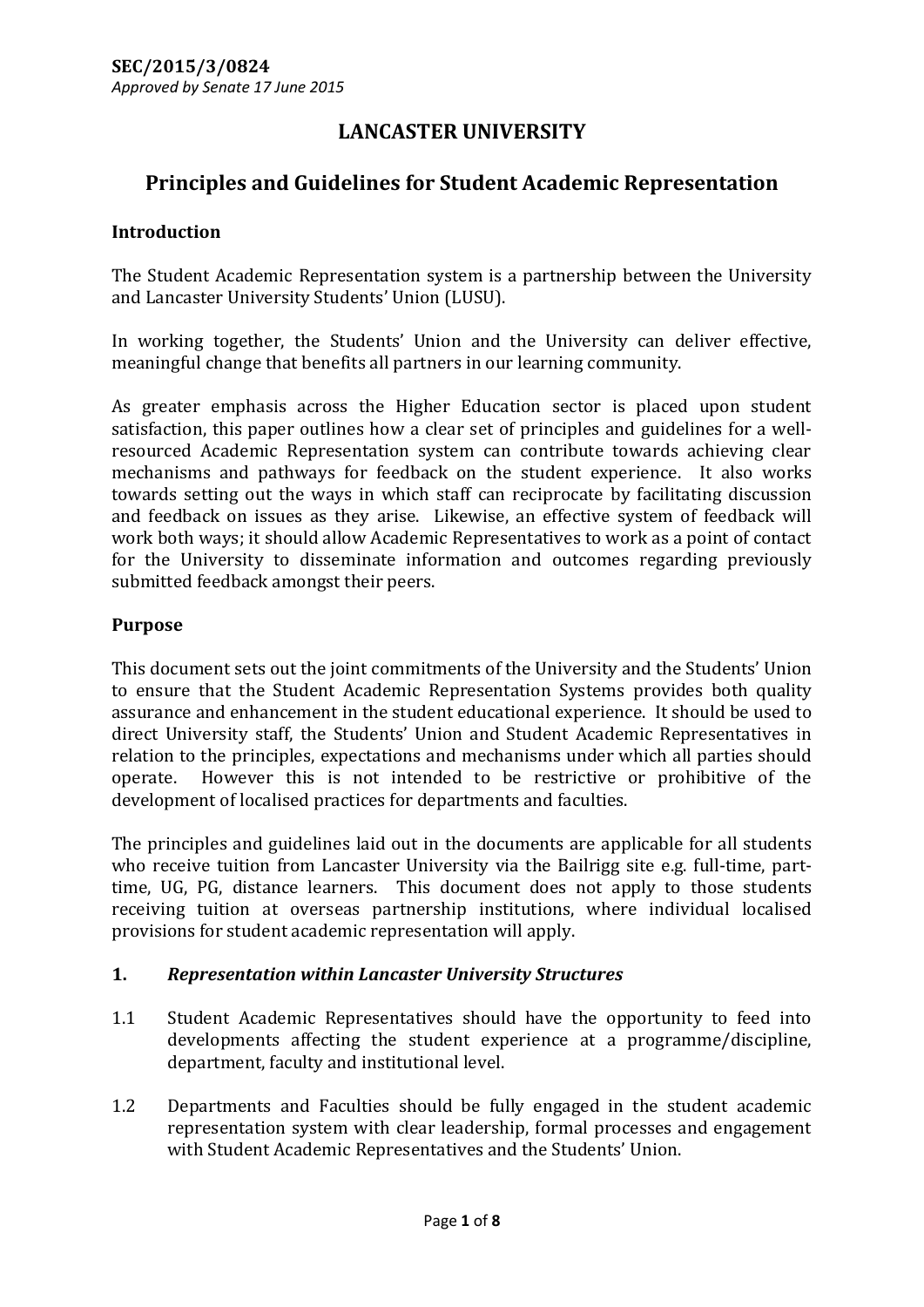- 1.3 Representation at Faculty level will be via the Faculty Representatives, with one representatives per faculty being elected for each of the following cohorts:
	- (i) Undergraduate Students
	- (ii) Postgraduate Taught Students
	- (iii) Postgraduate Research Students
- 1.4 All programmes in a department should normally have elected student academic representatives. When considering how many representatives to elect, Departments should consider:
	- (i) programme or discipline areas;
	- (ii) the number of students in a cohort;
	- (iii) the mode of study for the course;
	- (iv) the potential workload for student representatives;
	- (v) student's ability to know who their representative is;
	- (vi) how easy it will be for representatives and students to contact each other.
- 1.5 The recommended ratio of academic reps per year for departments is:
	- 0-50 students 1 representative 51-100 students – 2 representatives 101-150 students – 3 representatives 151+ students – 4 representatives
- 1.6 Formal mechanisms should be in place within departments to allow academic representatives the opportunity to raise feedback/issues directly with relevant members of staff. These mechanisms should normally take the format of a staffstudent committee (or equivalent) however academic representatives should be encouraged to raise issues informally with members of staff outside of formal meetings, especially when formal meeting schedules don't permit the timely raising of feedback.
- 1.7 Department and Faculties should appoint a member(s) of staff who will act as the primary point of contact for academic representatives in their department/ faculty.
- 1.8 Whilst working in partnership, it is recognised that Academic Representatives are representatives first-and-foremost of their peers on their programme. As such they should be able, permitted and expected to raise the concerns of their peers in an open manner, free of concern that their doing so should affect their standing with their Faculty, Department or Programme.
- 1.9 The University and Students' Union will endeavour to ensure that appropriate resources and support are in place to facilitate the system.
- 1.10 The Student Academic Representation system will be reviewed on an annual basis by the Students' Union and the University through a Student Academic Representation Advisory Group, chaired by the Students' Union Vice President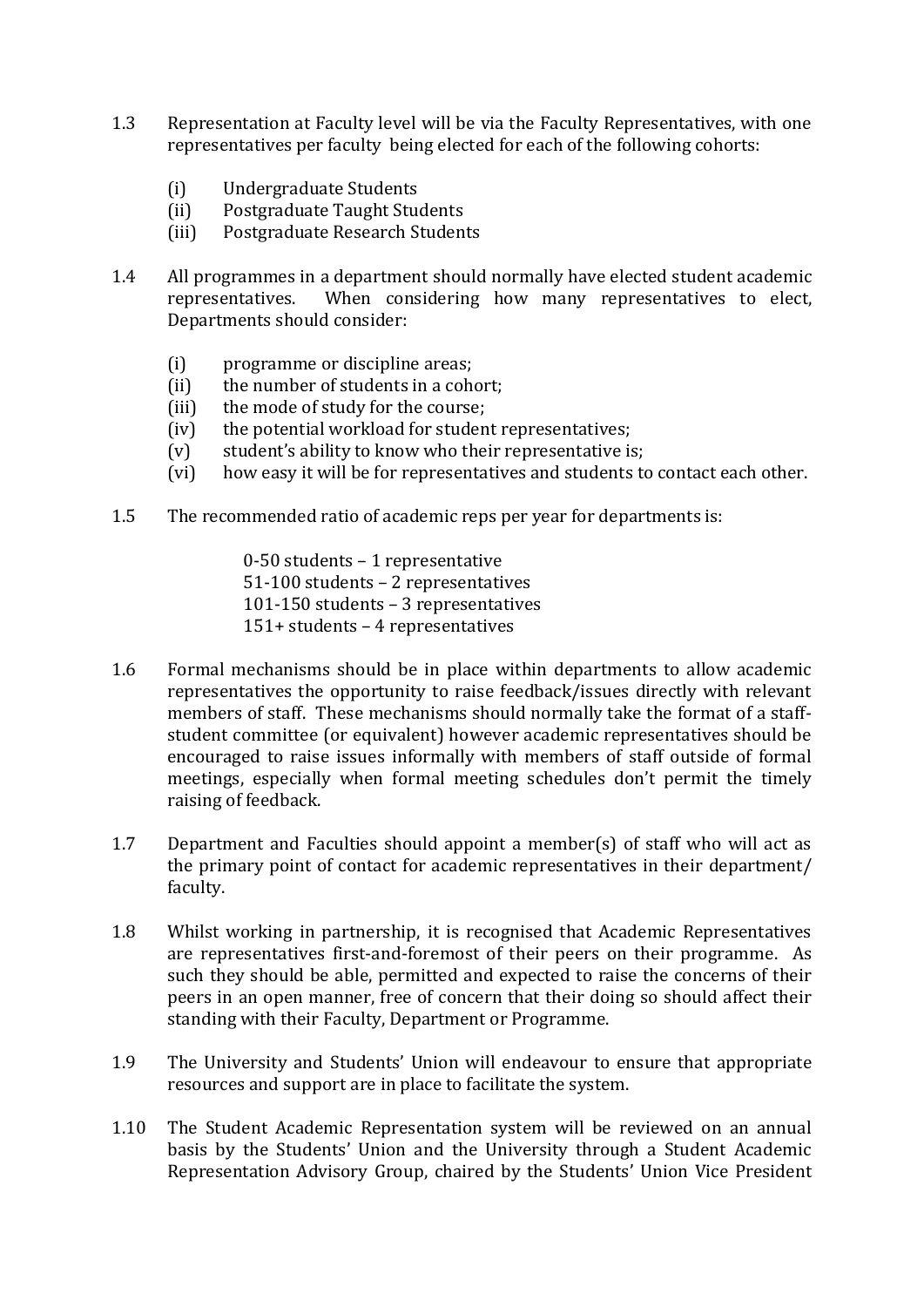(Education), who will meet once a year to monitor the effectiveness of the student academic representation system within the University and make recommendations for its enhancement and development.

### **2.** *Elections*

- 2.1 In the interests of fairness, academic representatives should be elected on an annual basis by their peers and all students should have the opportunity to stand as a representative.
- 2.2 Departmental Student Academic Representatives should be elected at the beginning of the academic year, ideally by the end of week 3 of Michaelmas Term and their details sent to the Students' Union to enable timely training. Special provisions will be taken into account for appropriate groups of students (e.g. distance learners). These elections should be held in accordance with guidelines issued by the Students' Union.
- 2.3 Faculty Academic Representatives will be elected annually by the Students' Union in a faculty-based ballot, which will be governed by LUSU's Constitution and Bye-laws.

# **3.** *Academic Representatives*

- 3.1 Student Academic Representatives should be proactive in their roles; this includes the need to maintain dialogue with their peers, being representative of their cohort, ensuring they are fully prepared for meetings and fully engaging with the University on matters relating to the student experience.
- 3.2 There will be an agreed set of expectations regarding Departmental Academic Representatives roles and responsibilities which will be reviewed on an annual basis. These can be found in Appendix 1 of this document.
- 3.3 The roles and expectations of Faculty Academic Representatives will be laid out and governed through the LUSU Constitution and Bye-Laws.

# **4.** *Staff-Student Committee Structures*

- 4.1 The size and structure of a department will determine the structure of a staffstudent committee (SSC). The following are provided as examples of good practice.
	- (i) It may be appropriate for one SSC to exist at a departmental level.
	- (ii) In large departments it may be appropriate to hold multiple SSCs administered at an individual programme/discipline level or via student type/year of study.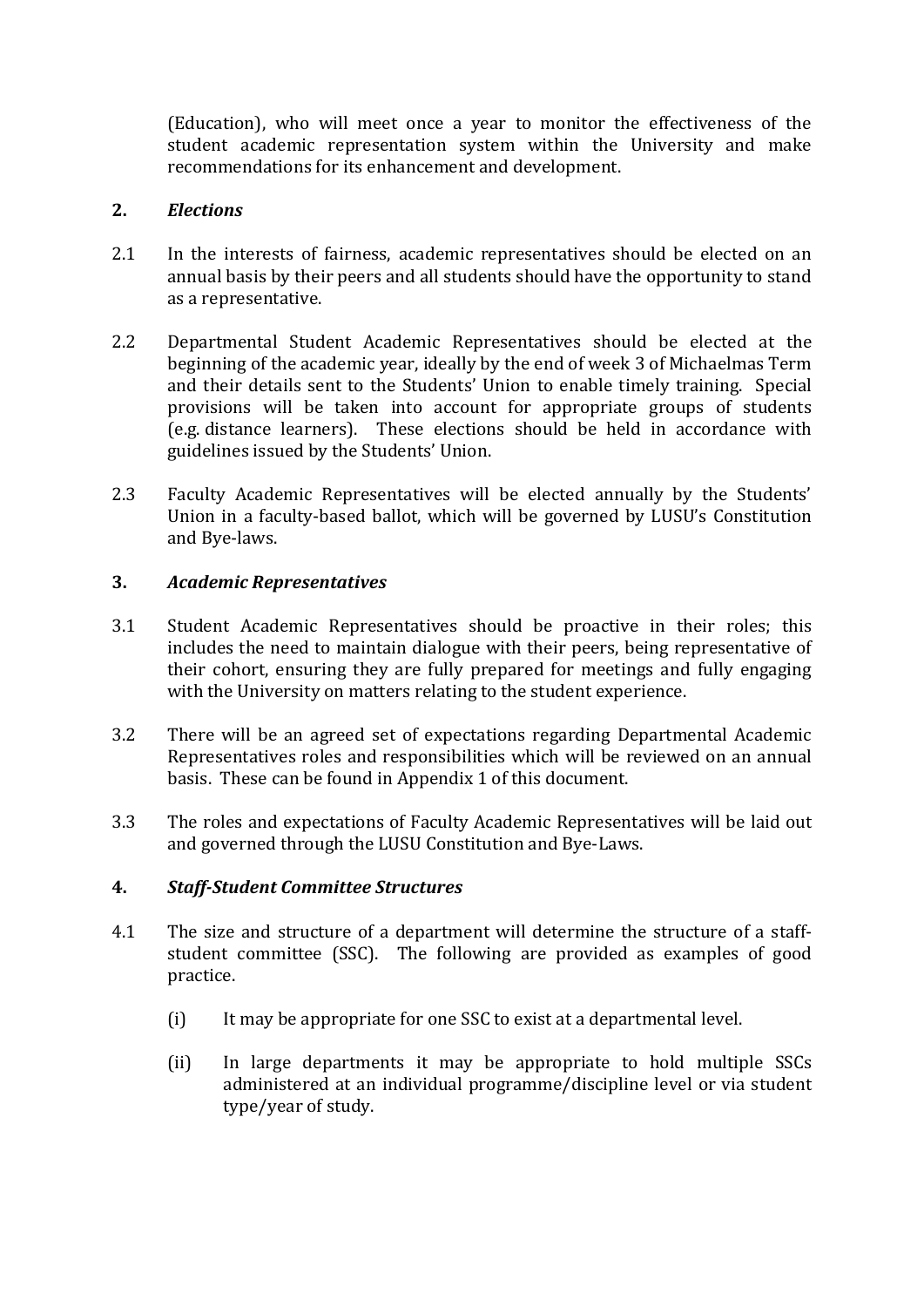- (iii) In departments with significant numbers of part-time students/distance learners/placement students an appropriate discussion group, for example held electronically, should be established to facilitate the discussion of issues.
- 4.2 It is recommended that SSCs should follow a clear linear path providing a formal route for feedback from students to departments, faculties and the university, and also a route for consultation and communication with the student body.
- 4.3 SSCs (or equivalent formal meeting) should ideally meet at least twice a term, with the first of these meetings ordinarily taking place no later than week 4 of term.
- 4.4 It is recommended that where appropriate and numbers permit, that a separate Postgraduate Research SSC be held to ensure that Postgraduate Research student's representation needs are met while reducing the conflicts of interest related to postgraduate students who teach within departments. In cases where a department has only a small number of postgraduate research students, it may be appropriate for one or more student representatives to attend the Department Committee or an equivalent meeting with responsibility for postgraduate research provision.

#### **5.** *Reporting*

- 5.1 SSCs should provide their minutes to their relevant Department Committee (or equivalent meeting) and where appropriate the chair of the committee should be permitted to provide a written/verbal report on any business discussed.
- 5.2 In instances where issues arise outside of SSCs and require immediate consideration and action, the department should ensure that any resulting action is reported back to the relevant SSC.
- 5.3 There should be student representation on Faculty Teaching Committees (or equivalent). It will be the responsibility of the elected LUSU Faculty Representatives to attend these meetings and feed in views from the Students' Union Faculty Forums.
- 5.4 Faculty Teaching Committees (or equivalent) will receive an annual report from their respective faculty student representatives in the summer term of the academic year, which will include a summary of issues considered by the Students' Union Faculty Forums.
- 5.5 The Students' Union will organise a minimum of two Faculty Forums a term at which it is expected that all student academic representatives should attend in order to raise and discuss matters affecting students of that faculty. These forums will be chaired by the respective faculty representatives.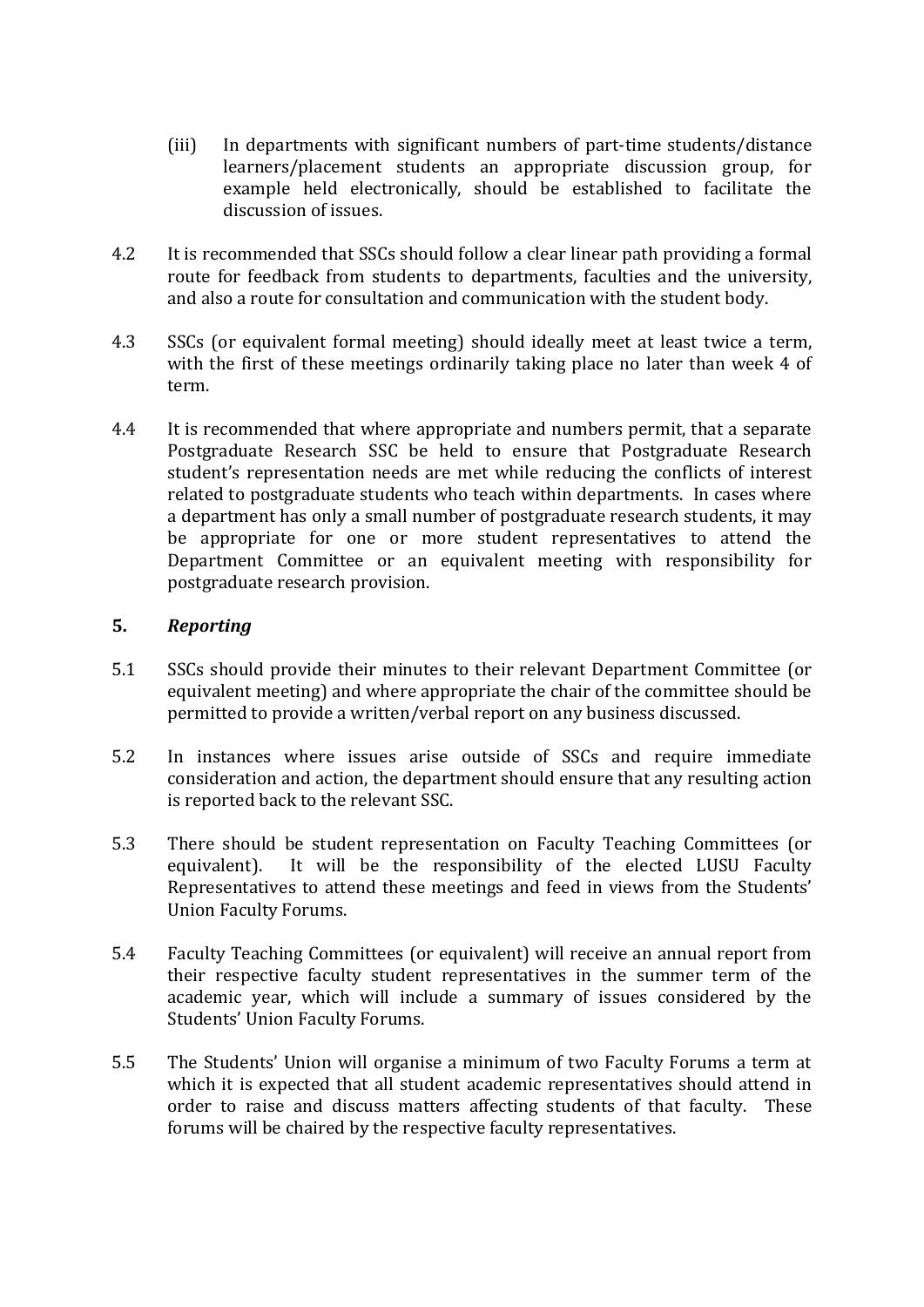## **6.** *Training*

- 6.1 The Students' Union will be responsible for centrally co-ordinating training for academic representatives to ensure that they are able to be successful in their roles. It is expected that all representatives undertake and engage with the appropriate training required for their roles. For programmes with significant numbers of part-time students/distance learners/placement students, online training provisions will be made available.
- 6.2 Student Representatives taking on additional specialist duties will be provided with additional training opportunities, these will be delivered by the Students' Union and/or the University, as appropriate.
- 6.3 The Students' Union will provide information regarding how to access training to academic representatives and departments and it is expected that departments will help promote the training within their areas.

## **7.** *Communications and Support*

- 7.1 The Students' Union, departments and faculties will ensure that academic representatives are informed in advance about relevant meetings and provided with agendas where appropriate, so that they can effectively collect the students' views on issues raised.
- 7.2 Departments/Faculties should be expected to provide documentation to academic representatives when requested, such as previous agendas, minutes etc..., with the exception of any issues relating to confidential staff or student matters.
- 7.3 Departments/Faculties and the Students' Union, will both facilitate the promotion of their representatives via access/space on websites, student portal and to departmental email lists.
- 7.4 The University and the Students' Union will work in collaboration to respond to feedback from students in order to enhance the quality of the educational experience for all students. As far as is reasonably practical, issues arising from feedback will be resolved in as timely a manner as possible and students kept informed of developments at all stages.
- 7.5 Departments will provide LUSU with up to date information on:
	- representatives' names and details;
	- any changes made mid-session;
	- feedback regarding consistent non-attendance of representatives at meetings;
	- notice of any meetings scheduled to run before training events so interim support could be offered.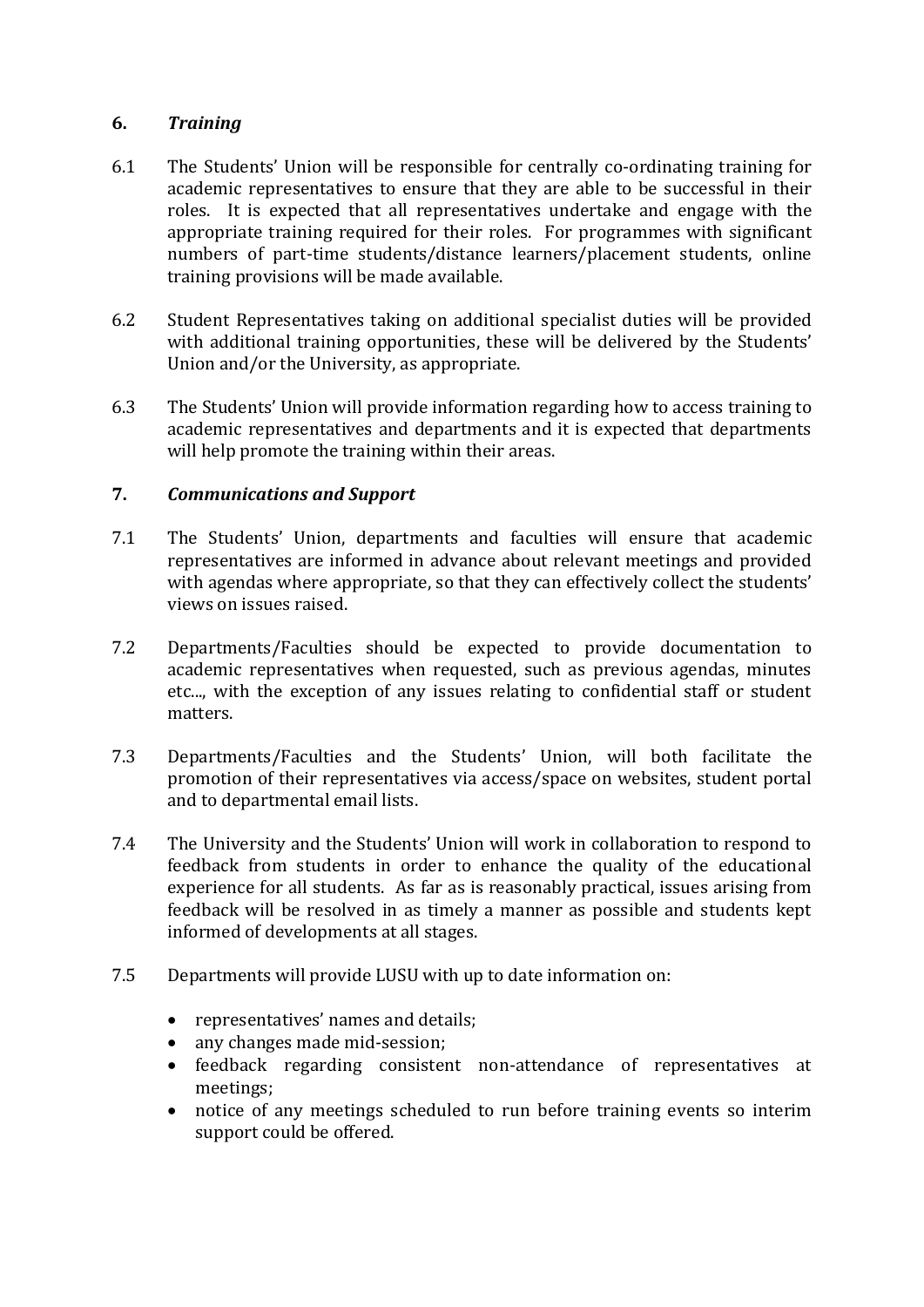### 7.6 LUSU will provide departments/faculties with up to date information on:

- activities and support provision for academic representatives;
- any changes likely to impact on governance structures in a timely manner.

## **8.** *Recognising Student Engagement in Academic Representation*

8.1 LUSU will co-ordinate an accreditation scheme for student academic representatives, which upon the successful completion will be officially recorded on a student's degree transcript.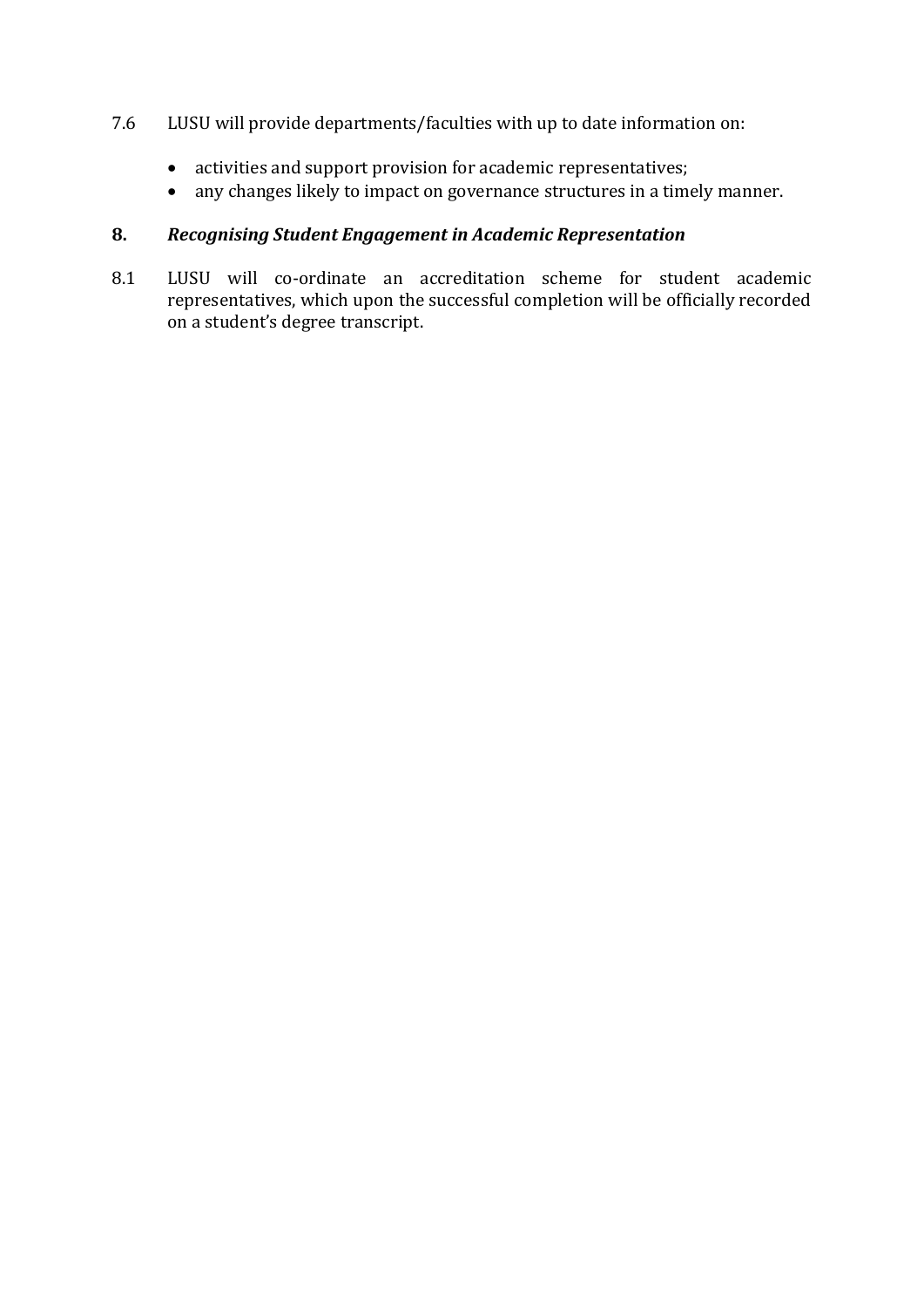### **APPENDIX 1:**

#### **Roles and Responsibilities of Departmental Student Academic Representatives**

#### **Role Description**

The primary role of a Departmental Academic Rep is to collate and feedback the views of the students they are elected to represent to both the University and Students' Union. During the year you will meet with other Academic Representatives and staff within departments, discuss any issues and changes affecting students, and then ensure that outcomes and any actions and developments are fed back to students on their course.

#### **Term of Office**

One academic year based on your programme.

#### **Time Commitment**

You must engage with Academic Representative Training and attend Departmental Staff-Student Committees and Students' Union Faculty Forum meetings. How long you spend on your role depends on your time available and the needs of those you represent.

#### **Core Responsibilities**

- Seek out the views and opinions of all students of on your course on matters affecting their educational experiences, using a variety of different communication methods.
- Liaise with other Reps to gain support and share thoughts and ideas.
- Engage with and represent the views and opinions of students on your course in the first instance by attending Departmental Staff-Student Committees and other meetings as appropriate.
- Feedback and discuss issues raised at Staff-Student Committees with your fellow students.
- To attend Students' Union Faculty Forums and bring unresolved or higher level issues to these meetings.